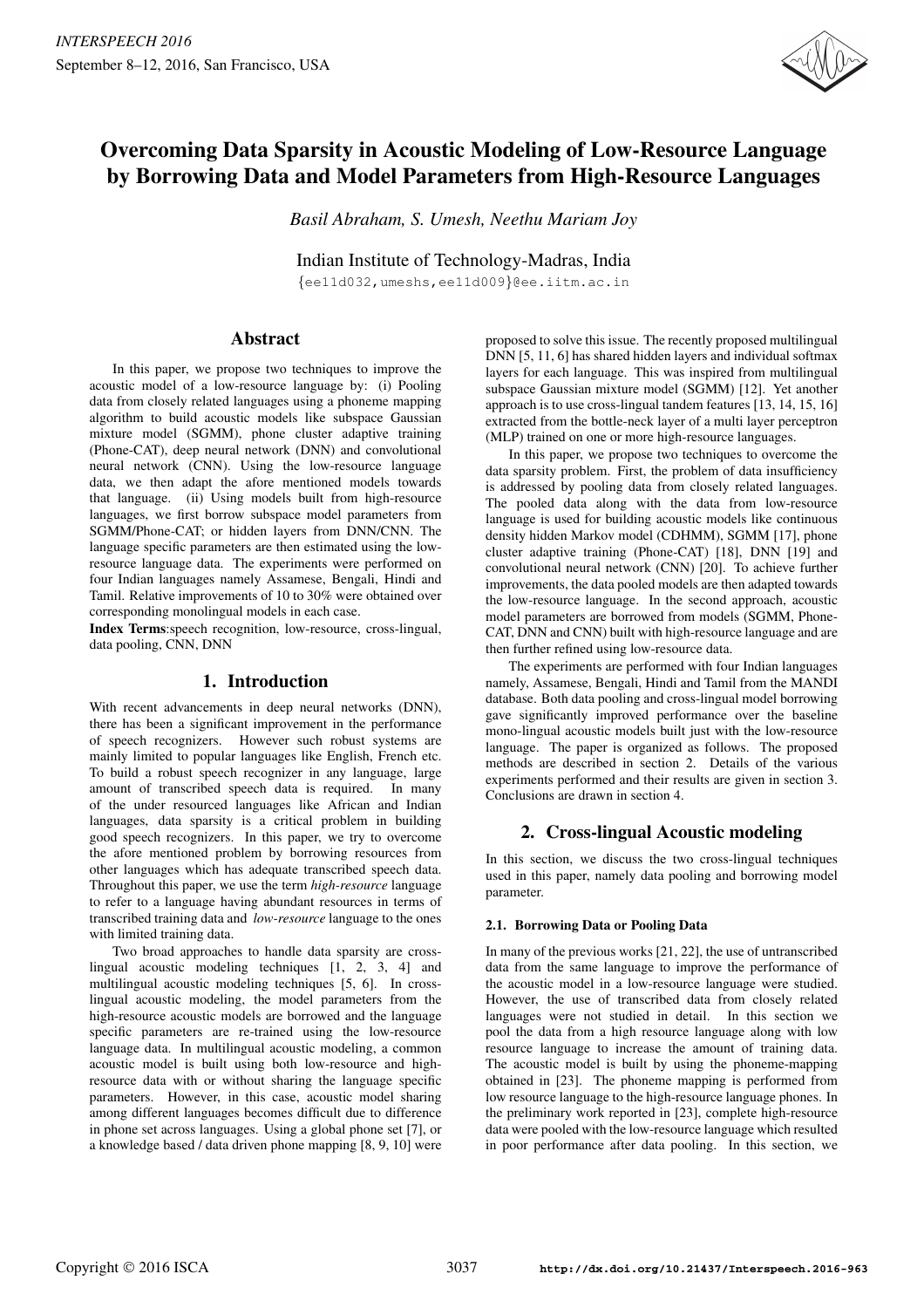

Figure 1: Cross-lingual Models

study the effect of the amount of data pooled from highresource language on the performance. The performance of the data pooling will depend on the phonetic overlap between the languages as well as the similarity in environment noise.

#### *2.1.1. Adaptation of Data Pooled Models*

In the case of pooled model the phonetic tree is generated from the pooled data rather than from the low-resource language alone to have a richer tree. We then adapt this model to the lowresource data by retraining the language specific parameters using the low-resource data or training the output layer.

#### 2.2. Borrowing Acoustic Models

The cross-lingual acoustic modeling techniques where acoustic model parameters trained with high-resource language are borrowed for improving the low-resource languages are described in [1, 2]. In this section the cross-lingual acoustic modeling using parsimonious models like SGMM, Phone-CAT and neural network models like DNN and CNN are discussed. The use of SGMM and Phone-CAT for cross-lingual modeling are described in [1, 23]. The block diagram representation of cross-lingual SGMM and cross-lingual-PhoneCAT are given in Figures 1a and 1b. In both SGMM and Phone-CAT, the acoustic parameters can be separated into global or language independent parameters and state specific or language dependent parameters. In SGMM, the universal background model (UBM), subspace projection matrices and the weight subspace forms the global parameters and the state specific vectors forms the language specific parameter. In Phone-CAT, the UBM, the maximum likelihood linear regression (MLLR) adaptation matrices and the phone Gaussian mixture model (GMM) clusters forms the global parameters and



Figure 3: Cross-lingual CNN

the state specific interpolation vectors and weight projection vectors forms the language specific parameters. In both these models the global parameters are borrowed and the language dependent interpolation vectors and weight projection vectors are estimated from the low-resource language data.

The use of DNN in cross-lingual acoustic modeling is discussed in [2]. First, a DNN is trained with high-resource language data with targets as the high-resource language tied states. The hidden layers of the high-resource language DNN are borrowed and the output layer with low-resource language tied states is then trained. The block schematic for cross-lingual DNN is shown in Figure 2.

In this paper, we also study the use of CNN for crosslingual acoustic modeling. Two ways of using CNN for crosslingual acoustic modeling are studied. The block schematic of the proposed methods are given in Figure 3a, 3b. The steps in training a CNN are described in [20]. The CNN model for the high-resource language was trained with two convolutional layers followed by four fully connected layers. The first crosslingual CNN setup is similar to cross-lingual DNN where only the language specific output layer is trained keeping the hidden layers fixed. On the other hand, in the second setup, the highresource language CNN model is used as a feature extractor for the fully connected layers which are then trained with the lowresource language data.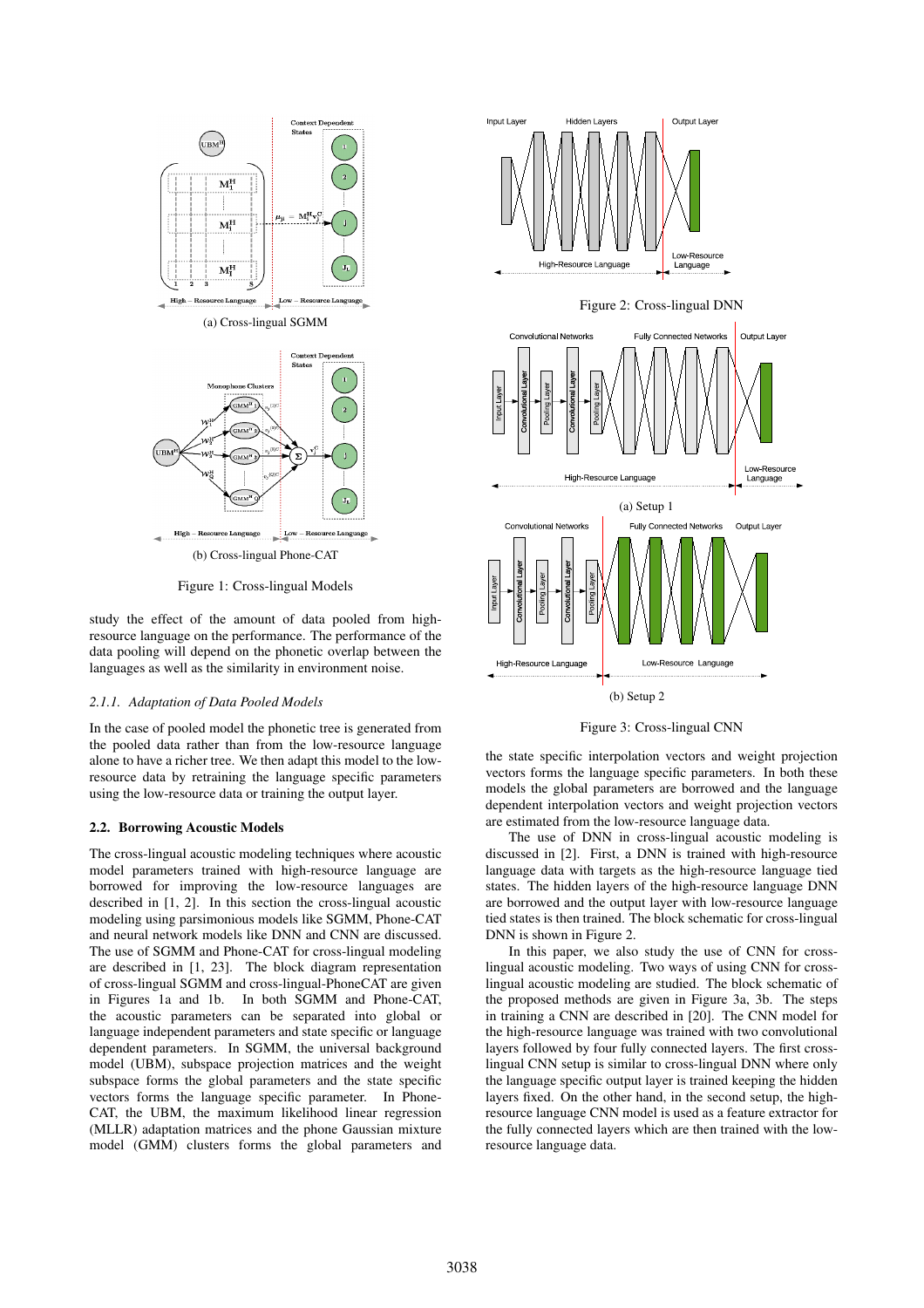## 3. Experimental Setup

In this paper, experiments were performed with four Indian languages namely Assamese, Bengali, Hindi and Tamil from the MANDI database. For each language, data sets Trainlow ( $\approx$  2hr) and Train-high ( $\approx$  22hr) were created to perform experiments in low-resource scenario. Experiments were performed with each pair of language to study the portability of data and model parameters for each of the language. The experiments were performed with Kaldi toolkit [24] to build the acoustic models.

### 3.1. Databases

MANDI database is a multilingual database consisting of six Indian languages. The database was collected for "Speechbased access to agricultural commodity prices", a Government of India project to build ASR systems in Indian languages to provide information about prices of agricultural commodities in different markets to farmers. The database contain Assamese, Bengali, Hindi, Marathi, Tamil and Telugu corpus. In each language corpus, speech was collected from the end-users in their native language. Each corpus contains mainly names of markets and commodities in the state were that language is commonly spoken. The data was mostly collected outdoor and varies from quiet to very noisy environments. In our work we used Assamese, Bengali, Hindi and Tamil corpus. Assamese and Bengali are Eastern Indo-Aryan origin, Hindi is Indo-Aryan Central origin and Tamil is of Dravidian origin. From the listening tests Tamil database was found to be most noisy followed by Hindi, Bengali and Assamese.

In every experiment in this paper, we consider one of the languages as a low-resource language and other languages as high-resource languages. When a language is considered as low-resource language the Train-low data set of that language is used for training and as high-resource language the Trainhigh data set is used. A common test set is used for each language irrespective of whether it is used as low-resource or high-resource language.

#### 3.2. Baseline Experiments

The baseline results for the acoustic models built with Trainlow data set from each language is given in Table 1, 2 and 3. The CDHMM model was built with 3 states for non-silence phones and 8 states for silence phones. For all languages the acoustic models used around 300 context-dependent states and 4 mixtures per state for the Train-low dataset. The SGMM and Phone-CAT models used around 1000 substates and 64 mixtures in UBM. The DNN models were trained with 6 layers and 2048 nodes for each hidden layers. The CNN model had 2 convolutional layers followed by 4 fully connected layers with 1024 nodes in each layer. The CDHMM, SGMM and Phone-CAT models where trained with MFCC features whereas, DNN and CNN models used 23 dimentional filter bank features.

#### 3.3. Pooling Data

In this section, we discuss the experiments performed on a lowresource language by pooling data from other high-resource languages. For each low-resource language, varying amount of data ranging from 2 to 22 hour was pooled from any of the highresource languages. For example, in the case of Tamil as lowresource language, the data was pooled from either Assamese, Bengali or Hindi corpus. To build the acoustic models in each case the speech transcription of low-resource language

| Table 1: Results in (%WER) for the CDHMM model built for      |  |  |  |
|---------------------------------------------------------------|--|--|--|
| each low-resource language with varying amount of data pooled |  |  |  |

| Pooling<br>Size<br>(hours) | High-<br>Resource<br>Language | Assamese | Bengali | Hindi | Tamil |
|----------------------------|-------------------------------|----------|---------|-------|-------|
|                            | <b>Baseline</b>               | 37.26    | 18.46   | 14.59 | 33.81 |
|                            | Assamese                      |          | 17.09   | 13.43 | 33.61 |
|                            | Bengali                       | 31.39    |         | 13.21 | 31.49 |
| 2                          | Hindi                         | 26.10    | 16.21   |       | 31.84 |
|                            | Tamil                         | 40.24    | 18.19   | 15.13 |       |
|                            | Assamese                      |          | 16.95   | 13.50 | 32.43 |
| 3                          | Bengali                       | 26.88    |         | 13.10 | 31.05 |
|                            | Hindi                         | 27.19    | 15.21   |       | 30.87 |
|                            | Tamil                         | 36.17    | 18.63   | 14.92 |       |
|                            | Assamese                      |          | 17.68   | 14.01 | 33.91 |
| 5                          | Bengali                       | 24.29    |         | 13.19 | 29.91 |
|                            | Hindi                         | 25.55    | 15.73   |       | 29.62 |
|                            | Tamil                         | 34.56    | 18.27   | 15.27 |       |
|                            | Assamese                      |          | 18.51   | 15.89 | 35.09 |
| 22                         | Bengali                       | 29.43    |         | 14.61 | 32.21 |
|                            | Hindi                         | 26.49    | 16.48   |       | 31.61 |
|                            | Tamil                         | 37.15    | 20.78   | 15.19 |       |

was converted to high-resource language phone set using the phone mapping algorithm described in [23]. While pooling data, low-resource language phones where mapped to highresource language phone set so as to generate a richer phonetic context tree for building acoustic models. The acoustic models can be built once the speech data is pooled and transcriptions are mapped. In this experiment acoustic models like CDHMM, SGMM, Phone-CAT, DNN and CNN for each case with varying amount of pooled data were built. The recognition word error rate (WER) for CDHMM model for different amount of pooling data is given in Table 1.

The data pooled models gives improvements over the baseline acoustic models. However, better improvements can be achieved by adapting the pooled model towards the lowresource language. The low-resource language has  $\approx$  2 hrs of data, hence the model parameters can be re-trained. In the case of SGMM/Phone-CAT models the state specific interpolation vectors are re-estimated and in DNN/CNN the language specific output layer were retrained. The re-training gave improvements in most cases and did not have much effect for the cases were the phonetic overlap was poor.

#### 3.4. Results of Pooling Data

The results for the different acoustic models built with pooled data are given in Table 2. In Table 1 the optimal amount of data that can be pooled for a low-resource language from different high-resource languages is given. From the results in Table 1, it is clear that pooling large amount of data from high-resource language deteriorate the recognition performance. The optimal amount of data varied between 2 to 5 hours. In majority of the data pooling experiments significant improvements were obtained over the baseline mono-lingual model. In most cases data pooling from closely related languages gave better performance than borrowing model parameters. In almost all cases using DNN or CNN gave better recognition performance compared to the parsimonious models. In the case of language combinations, Assamese and Tamil as low-resource language was benefited more by Hindi language. In the case of Bengali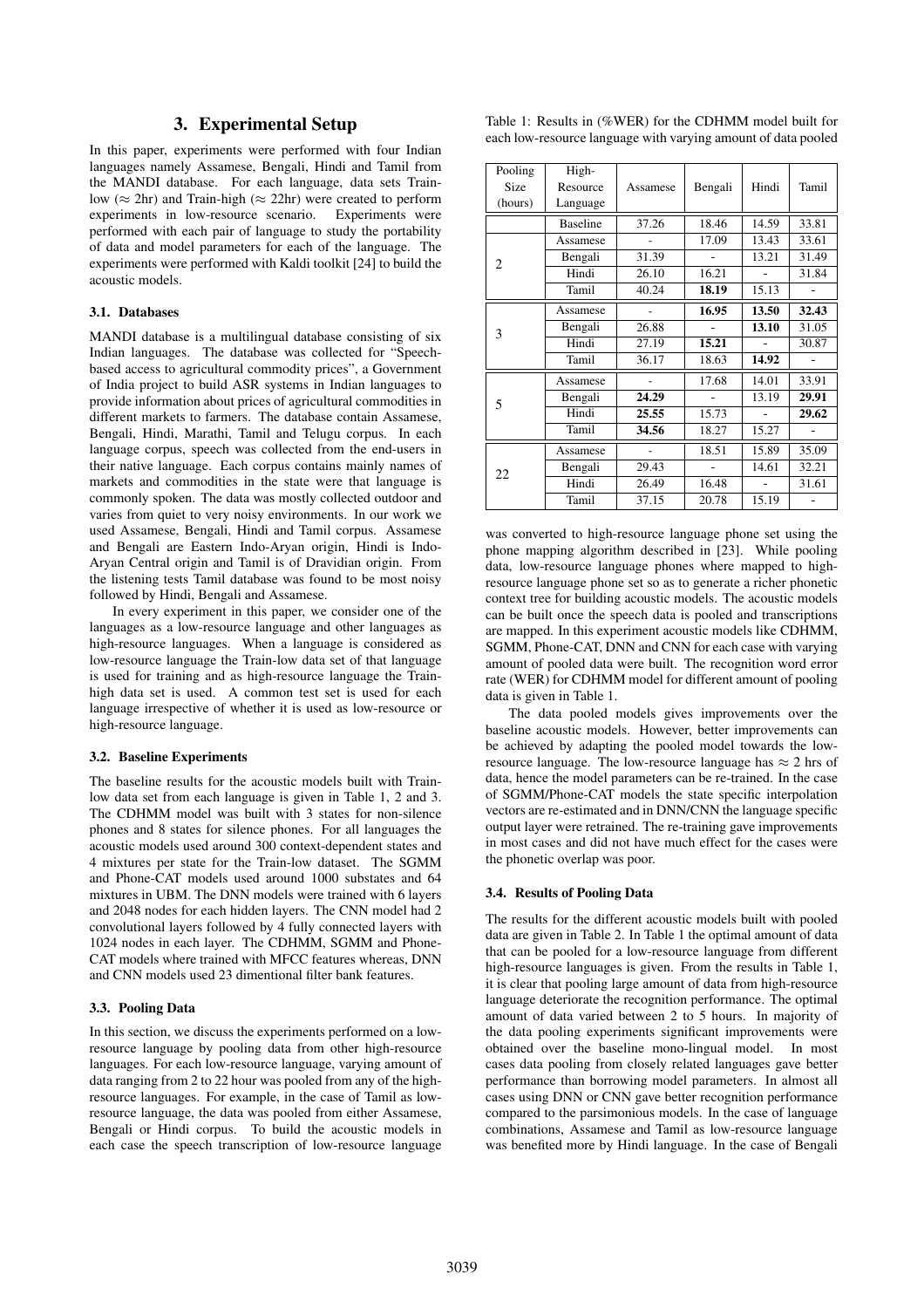| <b>Acoustic Model Types</b>                                     | Low-Resource language |         |       |       |  |
|-----------------------------------------------------------------|-----------------------|---------|-------|-------|--|
|                                                                 | Assamese              | Bengali | Hindi | Tamil |  |
| Mono-lingual SGMM                                               | 33.27                 | 15.14   | 13.76 | 33.42 |  |
| SGMM:w/Assamese                                                 |                       | 14.77   | 11.91 | 35.56 |  |
| SGMM:w/Bengali                                                  | 25.04                 |         | 11.67 | 32.45 |  |
| SGMM:w/Hindi                                                    | 23.20                 | 13.63   |       | 28.21 |  |
| SGMM:w/Tamil                                                    | 29.70                 | 16.04   | 12.71 |       |  |
| Mono-lingual Phone-CAT                                          | 33.74                 | 15.16   | 13.50 | 33.59 |  |
| Phone-CAT:w/Assamese                                            |                       | 13.80   | 11.43 | 30.68 |  |
| Phone-CAT :w/Bengali                                            | 26.65                 |         | 11.79 | 30.21 |  |
| Phone-CAT :w/Hindi                                              | 22.84                 | 13.72   |       | 29.54 |  |
| Phone-CAT :w/Tamil                                              | 30.37                 | 14.99   | 12.65 |       |  |
| Mono-lingual DNN                                                | 36.56                 | 13.77   | 13.86 | 34.18 |  |
| DNN:w/Assamese                                                  |                       | 11.38   | 11.01 | 36.57 |  |
| DNN:w/Bengali                                                   | 22.02                 |         | 10.52 | 36.13 |  |
| DNN:w/Hindi                                                     | 22.96                 | 9.26    |       | 35.91 |  |
| DNN:w/Tamil                                                     | 26.29                 | 13.80   | 17.04 |       |  |
| Mono-lingual CNN                                                | 41.26                 | 13.99   | 13.51 | 36.08 |  |
| CNN:w/Assamese                                                  |                       | 11.84   | 12.76 | 36.6  |  |
| CNN:w/Bengali                                                   | 21.90                 |         | 11.59 | 29.05 |  |
| CNN:w/Hindi                                                     | 26.57                 | 10.21   |       | 28.55 |  |
| CNN:w/Tamil                                                     | 32.33                 | 13.24   | 12.70 |       |  |
| *The first column has the format [Model-type] :w/[High-resource |                       |         |       |       |  |

Table 2: Performance in (%WER) of different acoustic models built with data pooling and adaptation

\*The first column has the format [Model-type] :w/[High-resource language].

as low-resource language Hindi was more useful and the reverse was also true. Pooling Tamil language data to other languages considered did not give much benefit as Tamil language is of Dravidian origin and Assamese, Bengali and Hindi are of Indo-Aryan origin. Another factor that affects the performance using data pooling or borrowing model parameters is the mismatch in the environmental conditions.

### 3.5. Borrowing Model Parameters

The cross-lingual experiments involving borrowing acoustic model parameters are described in this section. experiments were performed with the parsimonious models like SGMM/Phone-CAT and neural network models like DNN/CNN. For each low-resource language the acoustic model parameters were borrowed from one of the high-resource languages. Experiments were performed for all the four languages with one of them as low-resource language and others as high-resource languages. The experiments were performed as described in Section 2.2.

#### 3.6. Results for Borrowing Model Parameters

The recognition performance of cross-lingual SGMM, Phone-CAT, DNN and CNN are given in Table 3. In each case experiments were performed for each language as low-resource language. In Table 3 the model-type CNN1 and CNN2 refers to the cross-lingual CNN setup 1 and 2 respectively. The results showed consistent improvements in recognition performance of the corresponding low-resource language. The results for the hypothetical experiment where low-resource and high-resource language being the same are also given in Table 2 to show the upper bound for the improvements. DNN and CNN based cross-lingual models gave better performance compared to SGMM and Phone-CAT. The combination of low-resource and high-resource language corresponding to the best recognition

| <b>Acoustic Model Types</b> | Low-Resource Language |         |       |       |  |
|-----------------------------|-----------------------|---------|-------|-------|--|
|                             | Assamese              | Bengali | Hindi | Tamil |  |
| Mono-lingual SGMM           | 33.27                 | 15.14   | 13.76 | 33.42 |  |
| SGMM :w/Assamese            | 27.59                 | 16.58   | 13.14 | 34.67 |  |
| SGMM :w/Bengali             | 31.94                 | 12.23   | 10.29 | 32.85 |  |
| SGMM:w/Hindi                | 30.45                 | 14.09   | 9.14  | 32.55 |  |
| SGMM:w/Tamil                | 32.41                 | 16.46   | 12.80 | 29.00 |  |
| Mono-lingual Phone-CAT      | 33.74                 | 15.16   | 13.50 | 33.59 |  |
| Phone-CAT :w/Assamese       | 28.39                 | 15.87   | 12.16 | 34.92 |  |
| Phone-CAT :w/Bengali        | 30.25                 | 12.06   | 11.06 | 31.52 |  |
| Phone-CAT :w/Hindi          | 30.09                 | 14.92   | 10.14 | 33.29 |  |
| Phone-CAT :w/Tamil          | 32.25                 | 15.26   | 12.50 | 27.67 |  |
| Mono-lingual DNN            | 36.56                 | 13.77   | 13.86 | 34.18 |  |
| DNN:w/Assamese              | 48.00                 | 12.55   | 13.29 | 32.01 |  |
| DNN:w/Bengali               | 48.28                 | 9.18    | 9.77  | 29.57 |  |
| DNN:w/Hindi                 | 50.27                 | 10.89   | 8.97  | 28.85 |  |
| DNN:w/Tamil                 | 52.00                 | 12.11   | 12.50 | 28.78 |  |
| Mono-lingual CNN            | 41.26                 | 13.99   | 13.51 | 36.08 |  |
| CNN1:w/Assamese             | 39.89                 | 15.75   | 15.12 | 36.77 |  |
| CNN1:w/Bengali              | 36.91                 | 12.53   | 11.93 | 34.35 |  |
| CNN1:w/Hindi                | 37.58                 | 14.51   | 11.09 | 33.93 |  |
| CNN1:w/Tamil                | 39.03                 | 15.07   | 16.19 | 32.60 |  |
| CNN2:w/Assamese             | 38.64                 | 12.55   | 13.11 | 36.87 |  |
| CNN2:w/Bengali              | 37.15                 | 11.79   | 12.75 | 35.74 |  |
| CNN2:w/Hindi                | 35.85                 | 11.60   | 12.39 | 35.34 |  |
| CNN2:w/Tamil                | 38.32                 | 12.16   | 12.79 | 35.88 |  |

Table 3: Results in (%WER) for the various cross-lingual experiments with borrowing model parameters

performance is similar to data pooling experiments.

### 4. Conclusion

In this paper, two methods to overcome the data sparsity problem in acoustic modeling of low-resource language are proposed. The first method perform pooling of speech data from closely related high-resource languages and different acoustic models are built with the help of mapping low-resource language phones to high-resource language phones. In the second method the acoustic model parameters built with highresource languages are borrowed and the language specific parameters of the corresponding acoustic model are estimated with the low-resource language. In both cases significant improvements were achieved over the corresponding acoustic model built with low-resource language alone. The use of CNN and DNN gave more recognition improvements compared to using parsimonious models like SGMM and Phone-CAT in the framework of data pooling and borrowing acoustic model parameters. Experiments were performed with four Indian languages and achieved a relative recognition improvements of 10 to 30% in all languages.

# 5. Acknowledgements

This work was supported in part by the consortium project titled "Speech-based access to commodity price in six Indian languages", funded by the TDIL program of DeITY of Govt. of India. The authors would like to thank consortium members involved in collecting Assamese, Hindi and Tamil corpus.

<sup>\*</sup>The first column has the format [Model-type] :w/[High-resource language].